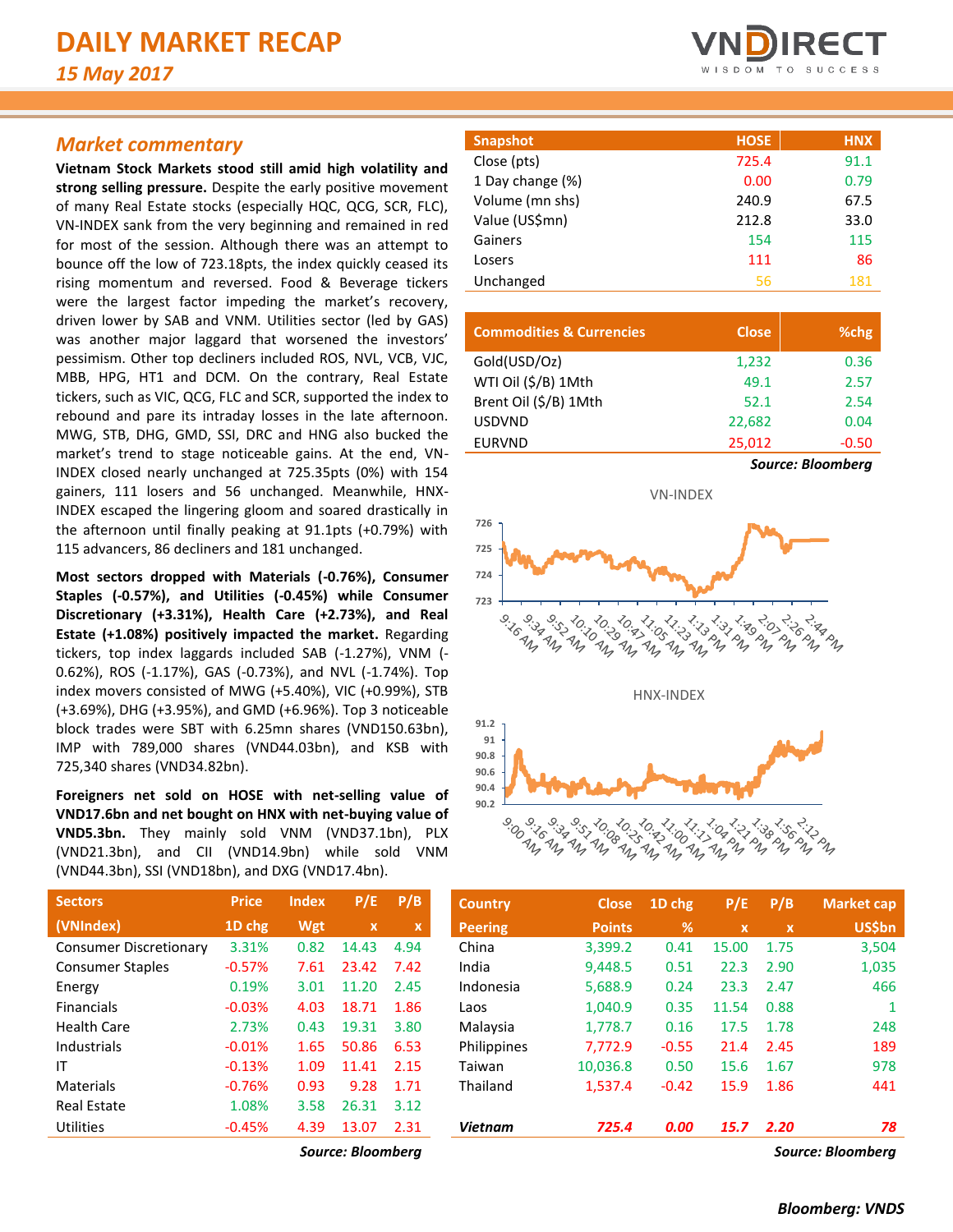

## **Market News**

**Oil jumped to its highest level in two weeks after the Saudi Arabian and Russian energy ministers said they are in favor of extending a production-cut deal for nine months.** Futures added as much as 2.8% in New York, climbing to the highest intraday price in almost two weeks. While output curbs that started Jan 01 are working, global inventories aren't yet at the level targeted by OPEC and its allies, Saudi Energy Minister Khalid Al-Falih said in Beijing alongside his Russian counterpart, Alexander Novak. The ministers agreed the deal should be extended through 1Q2018 at the same volume of reductions, they said. *(Bloomberg)*

**UK mulls US\$1.93bn in infrastructure support for Vietnam.** CEO of UK Export Finance (UKEF) Louis Taylor arrived in Vietnam on May 10 and wrapped up his visit on May 12. As part of the visit, Mr. Taylor met with project sponsors in Vietnam in both public and private sectors, discussing UKEF's offer of up to GB£1.5bn (US\$1.93bn) in competitive long-term financing to help the country with procurement from the UK. UKEF is currently exploring support for projects across a range of sectors. *(En.vietnamnet.vn)*

**Vietnam's 2017 inflation may slow down to below 4% with end-2017 consumer price index (CPI) at about +3.8% YoY, as domestic demand is still weak and oil prices remain low on global markets,** according to the forecast of MarketIntello - Hanoi-based market research company in emailed statement. Besides, Central Bank may pursue prudent monetary policies to maintain dong's value. Moreover, the average level of lending interest rates in banks may fall on slower inflation. *(Bloomberg)*

# **Corporate News**

**Gemadept Corporation (GMD VN) - investment activity and private placement:** In the upcoming AGM on May 26, GMD will seek for shareholders' approval on the divestment of some projects and the conversion of VND913bn loans. Accordingly, GMD intends to divest from 6 projects, including the remaining 15% in the CJ Tower, 51% - 100% stake in its rubber planting project in Cambodia, 25% in the Gemalink port, total 51% in Gemadept - Hoa Sen international port project, a maximum of 51% in Gemadept Holding Shipping Co., Ltd and Logistics Gemadept Holding Co., Ltd. The proceeds from these divestments will be reinvested in logistics business or used to pay dividend. For the convertible loans, GMD will privately issue total 108mn shares to Vietnam Investment Fund II (87.7mn shares or 30.41%) and Ms. Le Thuy Huong (over 21.1mn shares or 7.34%). Notably, these shares will not be traded daily on stock market but can be transferred to strategic investors in order to secure the benefits of other shareholders. After this private placement, GMD's chartered capital will be raised from VND1.79trl to VND2.88trl. *(Vietstock.vn)*

**KIDO Group Corporation (KDC VN) - 2017 AGM:** May 24 and May 25 will be the ex-date and the record date, respectively, for attending 2017 AGM. Accordingly, the meeting will be held on Jun 16 at Sheraton Saigon Hotel & Towers, 88 Dong Khoi Street, Ben Nghe Ward, Dist. 1, HCMC. *(Hsx.vn)*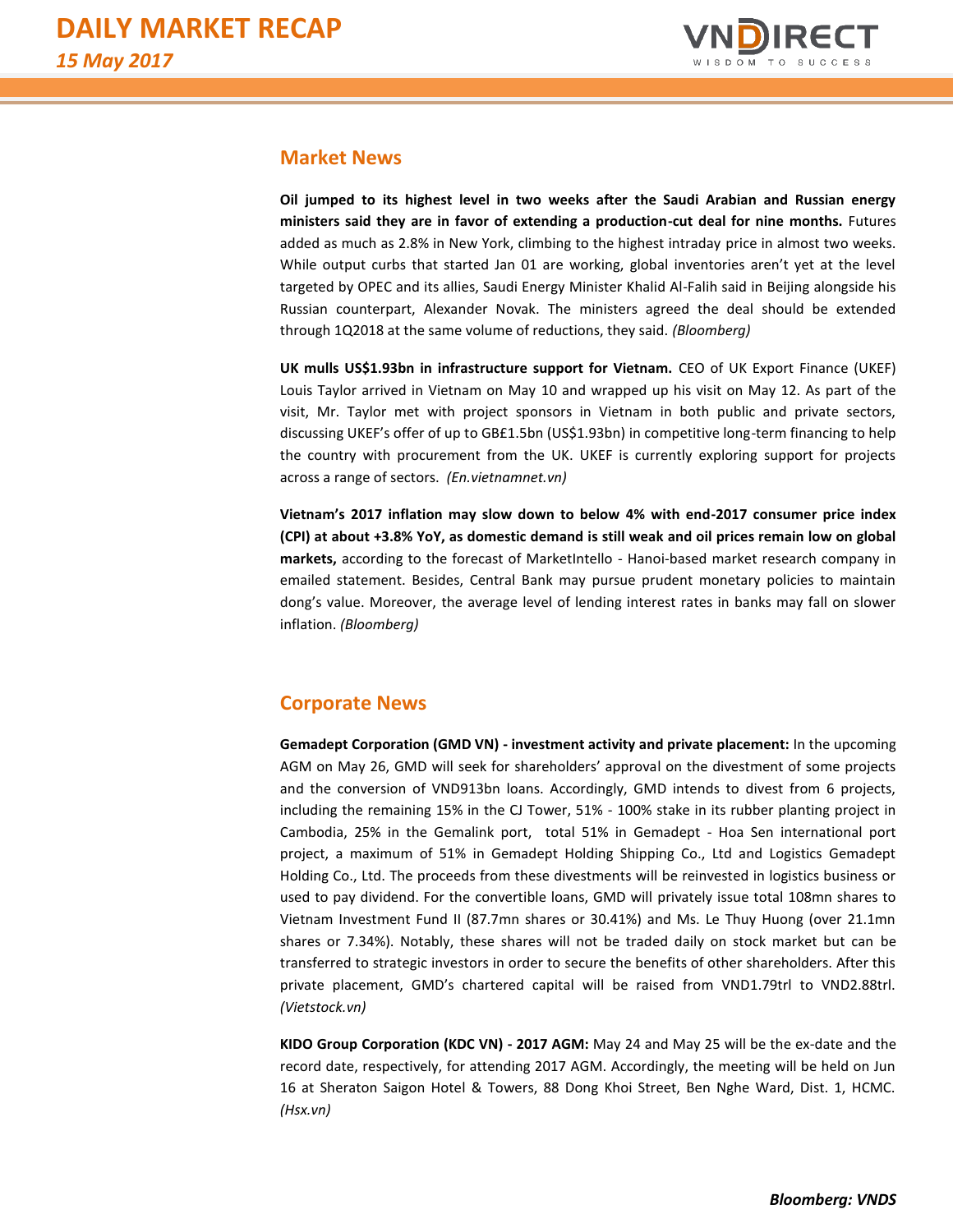

**An Phat Plastic and Green Environment JSC (AAA VN) – FOL lifting and ESOP share issuance:**  AAA has adjusted its FOL from 32% to 51% from May 11. In addition, AAA will issue 1.7mn ESOP shares at the price of VND10,000/share. Such shares will be subject to a 2-year transfer restriction. The subscription and deposit period is from May 15 to Jun 15. *(Ndh.vn)*

**NBB Investment Corporation (NBB VN) – shareholder's activity:** Ms. Duong Thi Ngoc Uyen, wife of Supervisory Board member Nguyen Van Tung, has registered to divest her entire stake of 140,950 NBB shares (0.24%) from May 17 to Jun 15. *(Cafef.vn)*

**Tasco JSC (HUT VN) - dividend payment:** May 23 and May 24 will be the ex-date and record date, respectively, for paying 2016 stock dividend at the ratio of 100:8 and 2016 cash dividend of VND700/share (est. 2016 dividend yield of 4.7%). The cash dividend will be paid on Jun 09. *(Cafef.vn)*

**Hoang Anh Gia Lai JSC (HAG VN) - 2017 AGM:** May 25 and May 26 will be the ex-date and record date, correspondingly, for attending the company's 2017 AGM. Accordingly, the meeting will be held on Jun 30 at Hoang Anh Gia Lai Hotel, 01 Phu Dong Street, Pleiku, Gia Lai. *(Cafef.vn)*

**Phat Dat Real Estate Development Corporation (PDR VN) - dividend payment:** May 23 and May 24 will be the ex-date and record date, respectively, for receiving 2016 stock dividend at the ratio of 10:1. *(Cafef.vn)*

**CII Engineering JSC (CEE VN) - shareholder's activity:** Ho Chi Minh City Infrastructure Investment JSC (CII VN), which relates to Chairman Le Vu Hoang, has registered to buy 830,000 CEE shares via order-matching and put-through methods from May 18 to Jun 16. If successful, CII will increase its stake from 49% to 51% (21,165,122 shares). *(Hsx.vn)*

**FLC Group JSC (FLC VN) – key personnel change:** On May 11, FLC has appointed Ms. Vo Thi Thuy Duong as new Vice CEO cum Head of Human Resources Department. *(Cafef.vn)*

**Ha Tien 1 Cement JSC (HT1 VN) - 1Q2017 consolidated business results:** For 1Q2017, HT1 recorded VND1.897trl in net revenue (+8.8% YoY) and VND301.4bn in gross profit (-18.3% YoY). Financial revenue decreased markedly to VND2.7bn (-77.2% YoY) and financial expenses slumped to VND97.6bn (-29.4% YoY). Besides, both selling expenses and admin expenses declined to VND28.3bn (-8.2% YoY) and VND38.4bn (-19.2% YoY), respectively. Thus, in Q1, the company posted VND108.4bn in EAT (-17.1% YoY). *(Vietstock.vn)*

**Truong Hai Auto JSC (THACO - unlisted) - 2016 audited consolidated financial statement:** In FY2016, Thaco reached VND59.163trl in net revenue (+42.6% YoY) and only VND11.358trl in gross profit (+11.9% YoY) due to an increase of 52.5% YoY in COGS. Thus, the company's EAT was VND7.993trl (+12.9% YoY) and EPS was VND19,372 (+3.3% YoY). *(Ndh.vn)*

**Imexpharm Corporation (IMP VN) - dividend payment:** May 24 and May 25 will be the ex-date and record date, respectively, for receiving IMP's 2016 cash dividend of VND800/share (est. 2016 dividend yield of 1.3%) and stock dividend at the ratio of 10:1. The cash dividend will be made on Jun 19 and the company will issue 3,900,213 shares for this stock dividend payment. *(Cafef.vn)*

**Truong Thanh Furniture Corporation (TTF VN) – 2017 AGM**: TTF's 2017 AGM is expected between Jun 22 and Jun 30 at the company's headquarter, DT 747, Quarter 7, Uyen Hung Town, Tan Uyen District, Binh Duong Province. *(Cafef.vn)*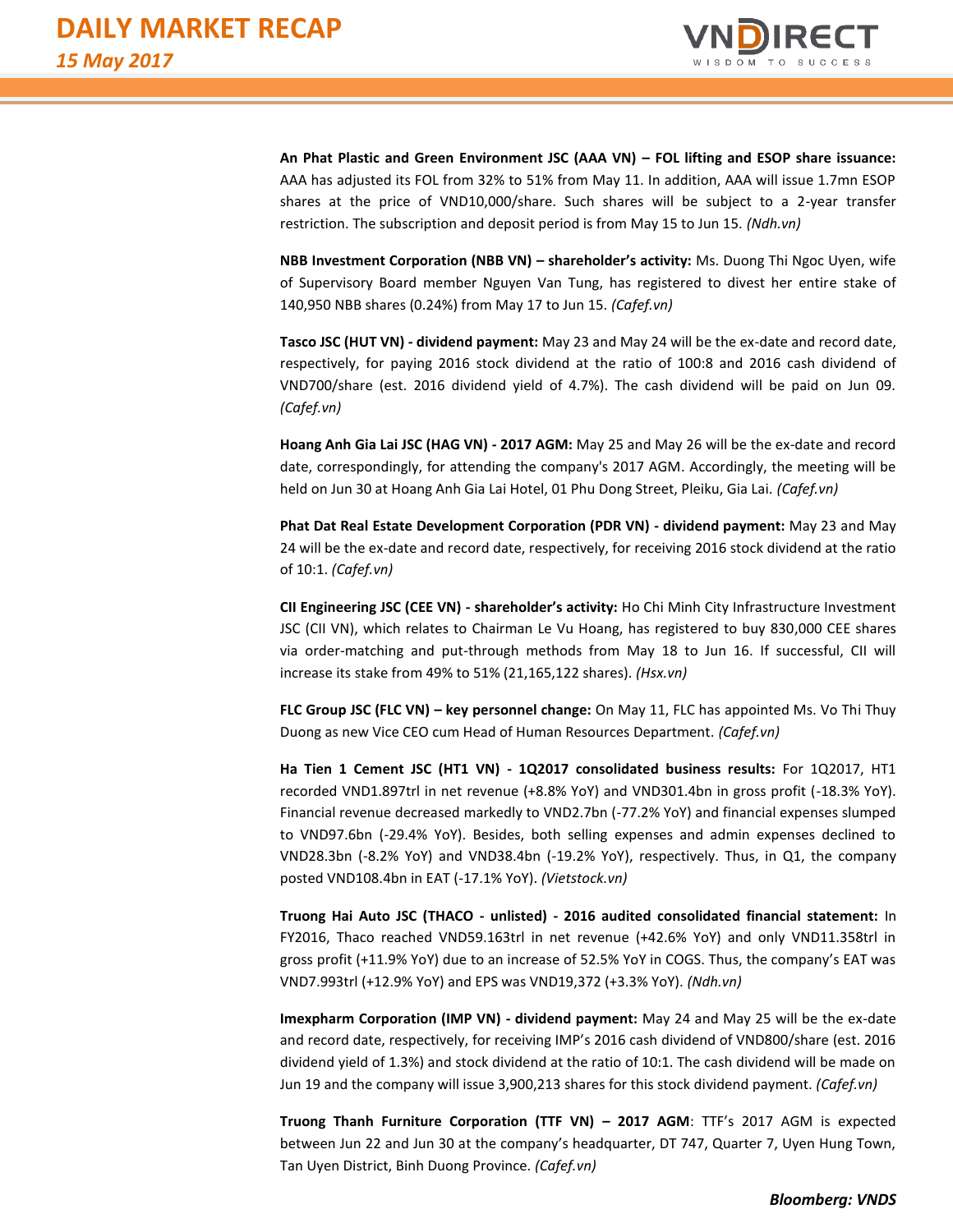

**Viet Capital Securities JSC (VCSC - unlisted) - bond issuance:** According to BoD Resolution, VCSC will privately issue 300 non-convertible bonds at the par value of VND10mn/bond to maximum 100 investors in May 2017. The bonds will mature in 2 years with the maximum coupon rate calculated by the interest rate of 12-month term deposit of Bank for Investment and Development of Vietnam JSC (BID VN) plus 4.5%/year*. (Hsx.vn)* 

**Construction Investment Corporation 3-2 (C32 VN) - ESOP shares and business activity:** The BoD approved the issuance of 224,000 ESOP shares (2% of total outstanding shares) at the price of VND20,000/shares. Additionally, the Board also approved the plan to use C32's assets to guarantee for the loans at BIDV - Nam Binh Duong Branch (BID VN) with a total credit limit of VND300bn (including short-term loans, mid-term loans or guarantee used for working capital supplement, fixed asset investment and project investment) and the loans at VietinBank (CTG VN) with a total credit limit of VND150bn (including VND30bn of short-term loans, overdraft, guarantee and VND120bn for project investment and mid-long term loans). *(Hsx.vn)*

**An Duong Thao Dien Real estate Trading Investment JSC (HAR VN) - 2017 AGM:** The Board approved that May 30 will be the record date for holding HAR's 2017 AGM. The meeting is expected to occur within Jun 2017 and further details will be announced later. *(Hsx.vn)*

**DongNai Plastic JSC (DNP VN) - 1Q2017 consolidated business results:** In Q1, DNP earned VND306bn in net revenue (+7.2% YoY) and VND69.5bn in gross profit (+8.9% YoY). Additionally, the company recorded an increase of 26.4% YoY to VND1.14bn in financial revenue and a surge of 128.8% YoY to VND23.75bn in financial expenses. Besides, both selling expenses and admin expenses also hit VND13.3bn (+22.4% YoY) and VND27.2bn (+35.8% YoY), respectively. Moreover, income from other activities sank to VND437mn (vs. VND7.8bn in 1Q2016's). As a result, DNP posted EAT of VND4.9bn (-79.6% YoY). *(Vietstock.vn)*

**Binh Duong Mineral and Construction JSC (KSB VN) – key personnel changes:** KSB has approved the dismissals of Mr. Vo Dinh Long, Ms. Nguyen Thi Thanh My and Mr. Pham Van Hiep from their Vice CEO positions. *(Cafef.vn)*

**Bamboo Capital JSC (BCG VN) – shareholder's activity:** Imperial Dragon Investments Ltd, which relates to Independent BoD member Anthony Lim, bought 2,303,649 BCG shares out of 2,434,359 shares registered from Apr 27 to May 08, thus lifting its ownership from 1,150,000 shares (1.06%) to 3,453,649 shares (3.2%). After the transaction, the organization has continuously registered to buy 2,050,902 BCG shares via order-matching and put-through methods from May 17 to Jun 16. If successful, it will lift its ownership to 5,504,551 shares (5.1%). *(Cafef.vn)*

**Southern Gas Trading JSC (PGS VN) – tax penalties:** PGS has been fined for violating tax procedure in 2014, including VND2.1mn for administrative violation, VND1.48bn for tax declaration violation, VND64.1mn for overdue tax payment and VND7.4bn for corporate income tax arrears. *(Cafef.vn)*

**Thai Nguyen Iron and Steel JSC (TIS VN - UPCOM) - shareholders' activity:** Thai Hung Commercial JSC bought 4.5mn TIS shares on May 03, thereby raising its stake from 32.3mn shares (17.55%) to 36.8mn shares (20%). *(Cafef.vn)*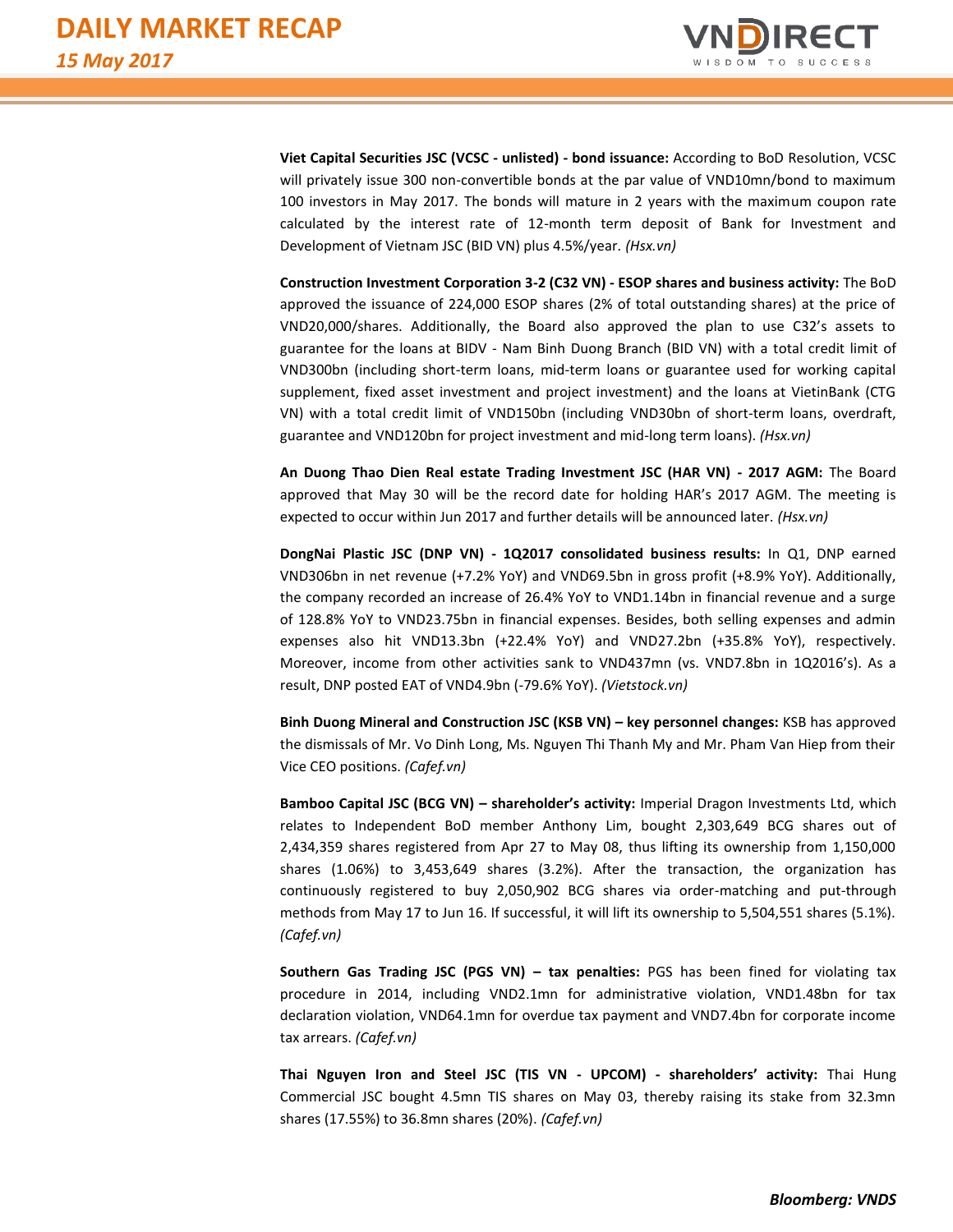

**Dinh Vu Port Development and Investment JSC (DVP VN) - 2017 AGM:** According to the 2017 AGM's resolution, in 2016, DVP recorded 641,712 TEUs in output (+3.49% YoY and exceeding the year target by 3.5%), VND702.6bn in revenue (+0.25% YoY and surpassing full-year goal by 0.37%), and VND316.9bn in EBT (+2.05% YoY and exceeding 2016 goal by 2.23%). With such results, the company will pay the second 2016 dividend of 25% (not stated in cash or stock), knowing that it previously paid the first 2016 cash dividend of VND2,500/share. For 2017, shareholders have approved the company's business targets of 620,000 TEUs in output (-3.4% YoY), VND685bn in revenue (-2.5% YoY), VND310bn in EBT (-2.2% YoY), and over 30% in dividend ratio (not stated in cash or stock). *(Cafef.vn)*

**Nhat Tin Investment Trading Development (unlisted) - shareholder's activity:** Mekong Enterprise Fund III (MEF III) has completed the first round of investment in Nhat Tin Investment Trading Development as its fifth investment announced. No deal value was provided, but MEF III typically targets investments ranging from US\$6-15mn. For further information, Nhat Tin provides domestic and international door-to-door delivery services for all types of goods, letters, mail, commercial documents as well as other services such as shipment by road and railway. *(Bloomberg)*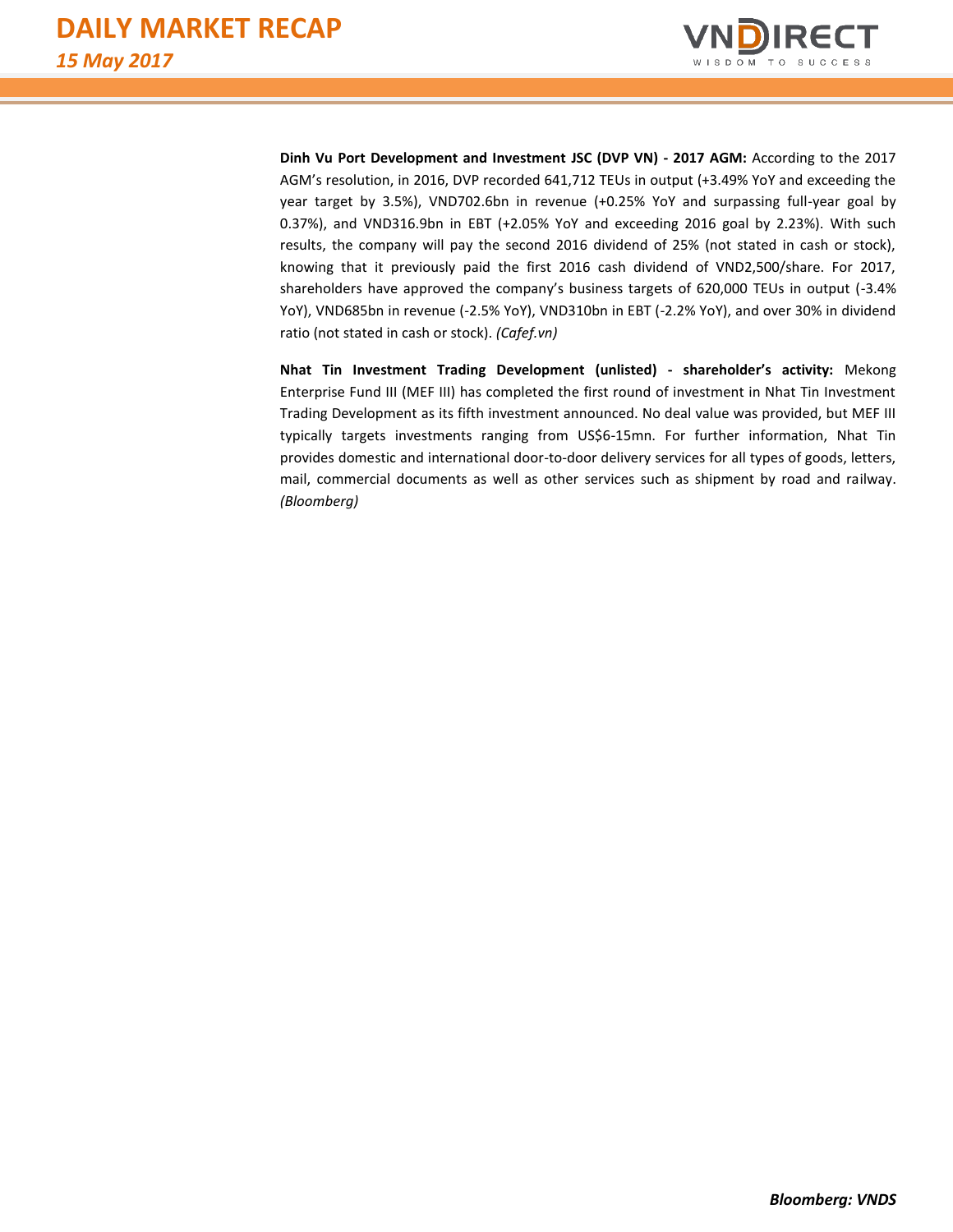

### **MARKET MOVEMENTS**

| <b>HOSE</b>        |              |       |         |         |            |                    |              |       | <b>HNX</b> |         |            |
|--------------------|--------------|-------|---------|---------|------------|--------------------|--------------|-------|------------|---------|------------|
| <b>Top gainers</b> |              |       |         |         | <b>VND</b> | <b>Top gainers</b> |              |       |            |         | <b>VND</b> |
| <b>Ticker</b>      | Last         | Chg   | $%$ chg | Vol.    | Index      | <b>Ticker</b>      | Last         | Chg   | %chg       | Vol.    | Index      |
|                    | <b>Price</b> |       |         |         | impact     |                    | <b>Price</b> |       |            |         | impact     |
| <b>CDO</b>         | 3,670        | 240   | 7.0     | 760,870 | 0.003      | ALV                | 6.600        | 600   | 10.0       | 63,700  | 0.000      |
| <b>MCG</b>         | 3,680        | 240   | 7.0     | 2.98MLN | 0.006      | TKU                | 16,500       | 1,500 | 10.0       | 3,700   | 0.000      |
| <b>ANV</b>         | 9,520        | 620   | 7.0     | 98,860  | 0.017      | TV3                | 78,200       | 7,100 | 10.0       | 4,500   | 0.000      |
| <b>DHM</b>         | 9,370        | 610   | 7.0     | 1.90MLN | 0.006      | <b>VCM</b>         | 25,800       | 2,300 | 9.8        | 100     | 0.000      |
| <b>GMD</b>         | 39.950       | 2.600 | 7.0     | 1.10MLN | 0.192      | <b>SVN</b>         | 3,400        | 300   | 9.7        | 1.36MLN | 0.000      |

|                   |              |          |        |       | <b>VND</b> |                   |              |          |         |         | <b>VND</b> |
|-------------------|--------------|----------|--------|-------|------------|-------------------|--------------|----------|---------|---------|------------|
| <b>Top losers</b> |              |          |        |       |            | <b>Top losers</b> |              |          |         |         |            |
| <b>Ticker</b>     | Last         | Chg      | %chg   | Vol.  | Index      | Ticker            | Last         | Chg      | %chg    | Vol.    | Index      |
|                   | <b>Price</b> |          |        |       | impact     |                   | <b>Price</b> |          |         |         | impact     |
| <b>HMC</b>        | 9.780        | 180      | -8.6   | 3.790 | $-0.008$   | <b>HDO</b>        | 800          | $-100$   | $-11.1$ | 207,200 | 0.000      |
| HU1               | 6.330        | $-470$   | $-6.9$ | 1.830 | $-0.002$   | <b>PBP</b>        | 12,800       | 100      | $-9.9$  | 6,900   | 0.000      |
| SC <sub>5</sub>   | 37.050       | $-2.750$ | $-6.9$ | 230   | $-0.017$   | <b>SDE</b>        | 1,000        | $-100$   | $-9.1$  | 100     | 0.000      |
| <b>DTT</b>        | 10,150       | $-750$   | $-6.9$ | 20    | $-0.003$   | SCI               | 6.200        | $-600$   | $-8.8$  | 100     | 0.000      |
| <b>CIG</b>        | 2,610        | $-180$   | $-6.5$ | 7.500 | $-0.002$   | <b>BXH</b>        | 14.700       | $-1.400$ | $-8.7$  | 200     | 0.000      |

| Top index movers |              |       |      |         | <b>VND</b>   |               | Top index movers |       |      |         | <b>VND</b> |
|------------------|--------------|-------|------|---------|--------------|---------------|------------------|-------|------|---------|------------|
| <b>Ticker</b>    | Last         | Chg   | %chg | Vol.    | <b>Index</b> | <b>Ticker</b> | Last             | Chg   | %chg | Vol.    | Index      |
|                  | <b>Price</b> |       |      |         | impact       |               | <b>Price</b>     |       |      |         | impact     |
| <b>MWG</b>       | 183.400      | 9,400 | 5.4  | 448.540 | 0.597        | <b>VCG</b>    | 17.300           | 1.500 | 9.5  | 7.38MLN | 0.186      |
| VIC              | 40.900       | 400   | 1.0  | 655.580 | 0.435        | <b>HUT</b>    | 14,800           | 700   | 5.0  | 5.12MLN | 0.104      |
| <b>STB</b>       | 12.650       | 450   | 3.7  | 5.72MLN | 0.276        | <b>VND</b>    | 18.700           | 800   | 4.5  | 847.100 | 0.076      |
| <b>DHG</b>       | 144.900      | 5.500 | 4.0  | 208.030 | 0.198        | <b>CVT</b>    | 55.200           | 2.500 | 4.7  | 753.200 | 0.051      |
| GMD              | 39,950       | 2,600 | 7.0  | 1.10MLN | 0.192        | <b>PVS</b>    | 17,000           | 200   | 1.2  | 1.09MLN | 0.050      |

|               | Top index laggers |          |         |         | <b>VND</b> | <b>VND</b><br><b>Top index laggers</b> |              |          |        |         |          |
|---------------|-------------------|----------|---------|---------|------------|----------------------------------------|--------------|----------|--------|---------|----------|
| <b>Ticker</b> | Last              | Chg      | $%$ chg | Vol.    | Index      | <b>Ticker</b>                          | Last         | Chg      | %chg   | Vol.    | Index    |
|               | <b>Price</b>      |          |         |         | impact     |                                        | <b>Price</b> |          |        |         | impact   |
| SAB           | 194.000           | $-2.500$ | $-1.3$  | 23.710  | $-0.661$   | <b>ACB</b>                             | 23.500       | $-100$   | $-0.4$ | 1.56MLN | $-0.086$ |
| <b>VNM</b>    | 143.900           | $-900$   | $-0.6$  | 820,620 | $-0.539$   | <b>DST</b>                             | 29.400       | $-1,300$ | $-4.2$ | 592.600 | $-0.047$ |
| <b>ROS</b>    | 160.100           | $-1.900$ | $-1.2$  | 5.92MLN | $-0.337$   | API                                    | 23.200       | $-1.800$ | $-7.2$ | 30.100  | $-0.037$ |
| GAS           | 54.100            | $-400$   | $-0.7$  | 360.800 | $-0.316$   | <b>MSC</b>                             | 21.000       | $-2.000$ | $-8.7$ | 5,200   | $-0.028$ |
| <b>NVL</b>    | 67,800            | $-1,200$ | $-1.7$  | 931,490 | $-0.292$   | <b>SPP</b>                             | 31,000       | $-1,400$ | $-4.3$ | 64,700  | $-0.017$ |

|               | Top active volume |       |      |          | <b>VND</b>   |               | Top active volume |       |      |         | <b>VND</b> |
|---------------|-------------------|-------|------|----------|--------------|---------------|-------------------|-------|------|---------|------------|
| <b>Ticker</b> | Last              | Chg   | %chg | Vol.     | <b>Index</b> | <b>Ticker</b> | Last              | Chg   | %chg | Vol.    | Index      |
|               | <b>Price</b>      |       |      |          | impact       |               | <b>Price</b>      |       |      |         | impact     |
| <b>FLC</b>    | 7.780             | 500   | 6.9  | 26.15MLN | 0.132        | <b>SHB</b>    | 6.700             | 0     | 0.0  | 8.20MLN | 0.000      |
| HQC           | 2,850             | 180   | 6.7  | 19.21MLN | 0.032        | VCG           | 17,300            | 1,500 | 9.5  | 7.38MLN | 0.000      |
| <b>SCR</b>    | 11,800            | 750   | 6.8  | 8.73MLN  | 0.071        | <b>HUT</b>    | 14,800            | 700   | 5.0  | 5.12MLN | 0.000      |
| <b>DXG</b>    | 21.900            | 1.104 | 3.1  | 7.25MLN  | 0.069        | <b>KLF</b>    | 2,600             | 200   | 8.3  | 4.21MLN | 0.000      |
| <b>DLG</b>    | 4,610             | 300   | 7.0  | 6.84MLN  | 0.035        | CEO           | 12,900            | 400   | 3.2  | 4.14MLN | 0.000      |

| <b>HNX</b>                       |        |       |      |         |        |  |  |  |  |  |
|----------------------------------|--------|-------|------|---------|--------|--|--|--|--|--|
| <b>VND</b><br><b>Top gainers</b> |        |       |      |         |        |  |  |  |  |  |
| <b>Ticker</b>                    | Last   | Chg   | %chg | Vol.    | Index  |  |  |  |  |  |
|                                  | Price  |       |      |         | impact |  |  |  |  |  |
| ALV                              | 6,600  | 600   | 10.0 | 63,700  | 0.000  |  |  |  |  |  |
| TKU                              | 16,500 | 1,500 | 10.0 | 3,700   | 0.000  |  |  |  |  |  |
| TV3                              | 78,200 | 7,100 | 10.0 | 4,500   | 0.000  |  |  |  |  |  |
| <b>VCM</b>                       | 25,800 | 2,300 | 9.8  | 100     | 0.000  |  |  |  |  |  |
| <b>SVN</b>                       | 3,400  | 300   | 9.7  | 1.36MLN | 0.000  |  |  |  |  |  |

| <b>Top losers</b> |              |          |         |         | <b>VND</b>   |
|-------------------|--------------|----------|---------|---------|--------------|
| Ticker            | Last         | Chg      | %chg    | Vol.    | <b>Index</b> |
|                   | <b>Price</b> |          |         |         | impact       |
| HDO               | 800          | $-100$   | $-11.1$ | 207,200 | 0.000        |
| <b>PBP</b>        | 12,800       | 100      | $-9.9$  | 6,900   | 0.000        |
| <b>SDE</b>        | 1,000        | $-100$   | $-9.1$  | 100     | 0.000        |
| SCI               | 6,200        | $-600$   | $-8.8$  | 100     | 0.000        |
| <b>BXH</b>        | 14.700       | $-1,400$ | $-8.7$  | 200     | 0.000        |

| <b>VND</b><br><b>Top index movers</b> |              |       |      |         |        |  |  |  |  |  |
|---------------------------------------|--------------|-------|------|---------|--------|--|--|--|--|--|
| <b>Ticker</b>                         | Last         | Chg   | %chg | Vol.    | Index  |  |  |  |  |  |
|                                       | <b>Price</b> |       |      |         | impact |  |  |  |  |  |
| VCG                                   | 17,300       | 1,500 | 9.5  | 7.38MLN | 0.186  |  |  |  |  |  |
| HUT                                   | 14,800       | 700   | 5.0  | 5.12MLN | 0.104  |  |  |  |  |  |
| VND                                   | 18,700       | 800   | 4.5  | 847,100 | 0.076  |  |  |  |  |  |
| <b>CVT</b>                            | 55,200       | 2,500 | 4.7  | 753,200 | 0.051  |  |  |  |  |  |
| <b>PVS</b>                            | 17,000       | 200   | 1.2  | 1.09MLN | 0.050  |  |  |  |  |  |

| <b>Top index laggers</b><br><b>VND</b> |        |          |        |         |          |  |  |  |  |  |  |  |  |
|----------------------------------------|--------|----------|--------|---------|----------|--|--|--|--|--|--|--|--|
| <b>Ticker</b>                          | Last   | Chg      | %chg   | Vol.    | Index    |  |  |  |  |  |  |  |  |
|                                        | Price  |          |        |         | impact   |  |  |  |  |  |  |  |  |
| ACB                                    | 23,500 | $-100$   | $-0.4$ | 1.56MLN | $-0.086$ |  |  |  |  |  |  |  |  |
| DST                                    | 29,400 | $-1,300$ | $-4.2$ | 592,600 | $-0.047$ |  |  |  |  |  |  |  |  |
| <b>API</b>                             | 23,200 | $-1,800$ | $-7.2$ | 30,100  | $-0.037$ |  |  |  |  |  |  |  |  |
| <b>MSC</b>                             | 21,000 | $-2,000$ | $-8.7$ | 5,200   | $-0.028$ |  |  |  |  |  |  |  |  |
| <b>SPP</b>                             | 31,000 | $-1,400$ | $-4.3$ | 64,700  | $-0.017$ |  |  |  |  |  |  |  |  |

| <b>Top active volume</b> |        |       |      |         |        |  |  |  |  |  |  |  |  |  |
|--------------------------|--------|-------|------|---------|--------|--|--|--|--|--|--|--|--|--|
| <b>Ticker</b>            | Last   | Chg   | %chg | Vol.    | Index  |  |  |  |  |  |  |  |  |  |
|                          | Price  |       |      |         | impact |  |  |  |  |  |  |  |  |  |
| <b>SHB</b>               | 6,700  | 0     | 0.0  | 8.20MLN | 0.000  |  |  |  |  |  |  |  |  |  |
| <b>VCG</b>               | 17,300 | 1,500 | 9.5  | 7.38MLN | 0.000  |  |  |  |  |  |  |  |  |  |
| <b>HUT</b>               | 14,800 | 700   | 5.0  | 5.12MLN | 0.000  |  |  |  |  |  |  |  |  |  |
| KLF                      | 2,600  | 200   | 8.3  | 4.21MLN | 0.000  |  |  |  |  |  |  |  |  |  |
| CEO                      | 12,900 | 400   | 3.2  | 4.14MLN | 0.000  |  |  |  |  |  |  |  |  |  |

*Source: Bloomberg*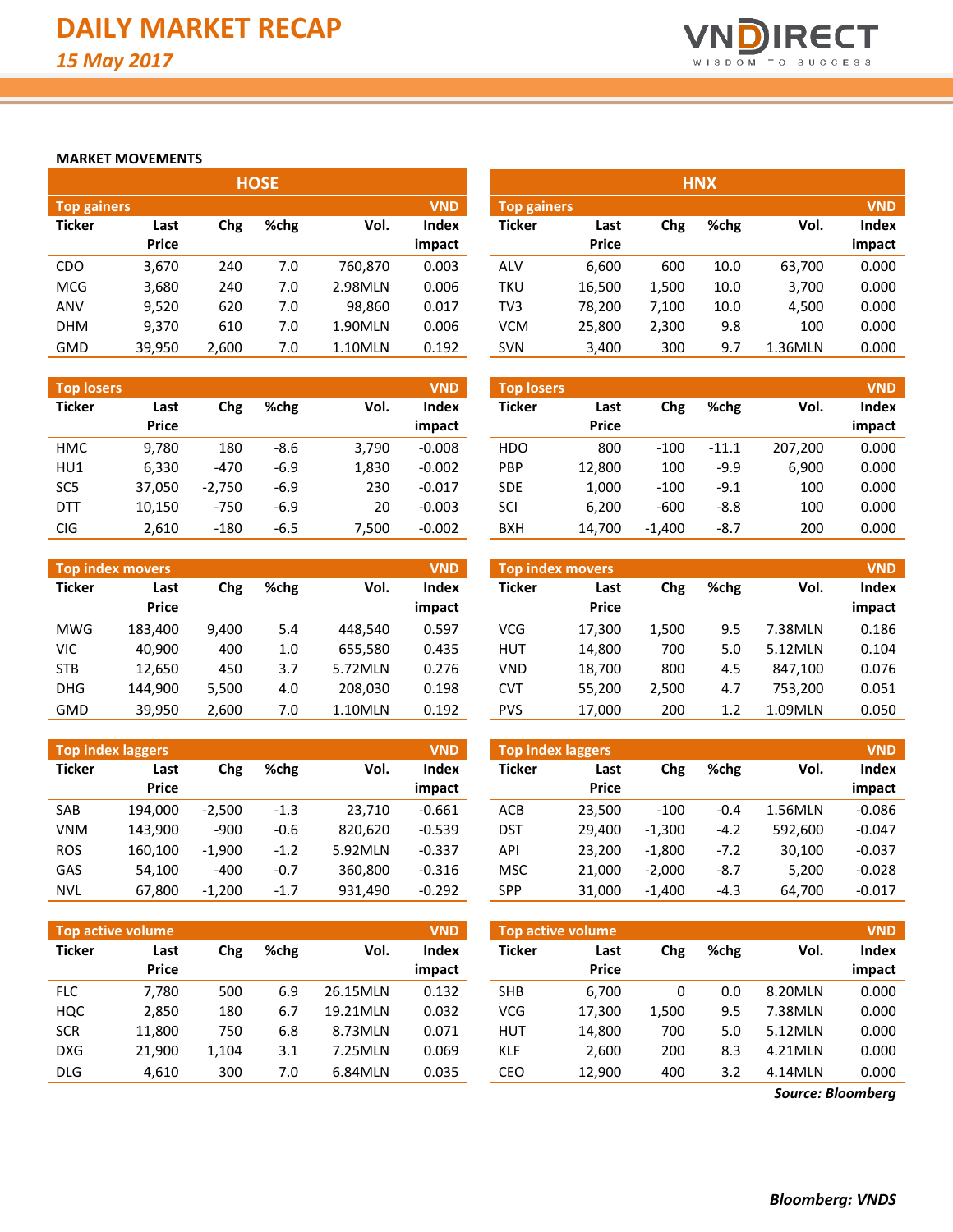

#### **FOREIGN ACTIVITIES**

| <b>Volume (Mn'shs)</b> | <b>HOSE</b> | d/d    | <b>HNX</b> | d/d     | Value (VND'bn)        | <b>HOSE</b> | d/d      | <b>HNX</b>    | d/d     |
|------------------------|-------------|--------|------------|---------|-----------------------|-------------|----------|---------------|---------|
| <b>F.BUY</b>           | 5.6         | -30.6% | 0.7        | $-1.9%$ | <b>BUY</b>            | 223         | $-54.9%$ | 12            | $-7.9%$ |
| % of market            | 2.3%        |        | 2.1%       |         | % of market           | 4.7%        |          | 1.6%          |         |
| <b>F.SELL</b>          | 8.1         | -16.6% | 0.5        | -59.1%  | <b>SELL</b>           | 240         | $-52.4%$ |               | -65.0%  |
| % of market            | 0.0%        |        | $0.0\%$    |         | % of market           | 0.0%        |          | 0.9%          |         |
| <b>NET BUY (SELL)</b>  | (2.5)       |        | 0.2        |         | <b>NET BUY (SELL)</b> | (18)        |          |               |         |
|                        |             |        |            |         |                       |             |          | $\rightarrow$ | .       |

*Source: HSX, HNX*



#### **2017 ACCUMULATION**

| <b>Volume (Mn'shs)</b> |         | HOSE % of 2016 |      | HNX % of 2016 | Value (VND'bn)        | <b>HOSE</b> | % of 2016 |       | HNX % of 2016 |
|------------------------|---------|----------------|------|---------------|-----------------------|-------------|-----------|-------|---------------|
| <b>BUY</b>             | 907.4   | 36.9%          | 98.6 | 25.0%         | <b>BUY</b>            | 40.477      | 44.4%     | 1.475 | 23.7%         |
| % of market            | 6.1%    |                | 2.4% |               | % of market           | 13.5%       |           | 3.4%  |               |
| <b>SELL</b>            | 1.001.7 | 37.5%          | 94.2 | 28.7%         | <b>SELL</b>           | 35,036      | 35.4%     | 1.319 | 25.9%         |
| % of market            | 6.7%    |                | 2.3% |               | % of market           | 11.7%       |           | 3.0%  |               |
| <b>NET BUY (SELL)</b>  | (94.3)  |                | 4.4  |               | <b>NET BUY (SELL)</b> | 5.441       |           | 155   |               |

*Source: HSX, HNX*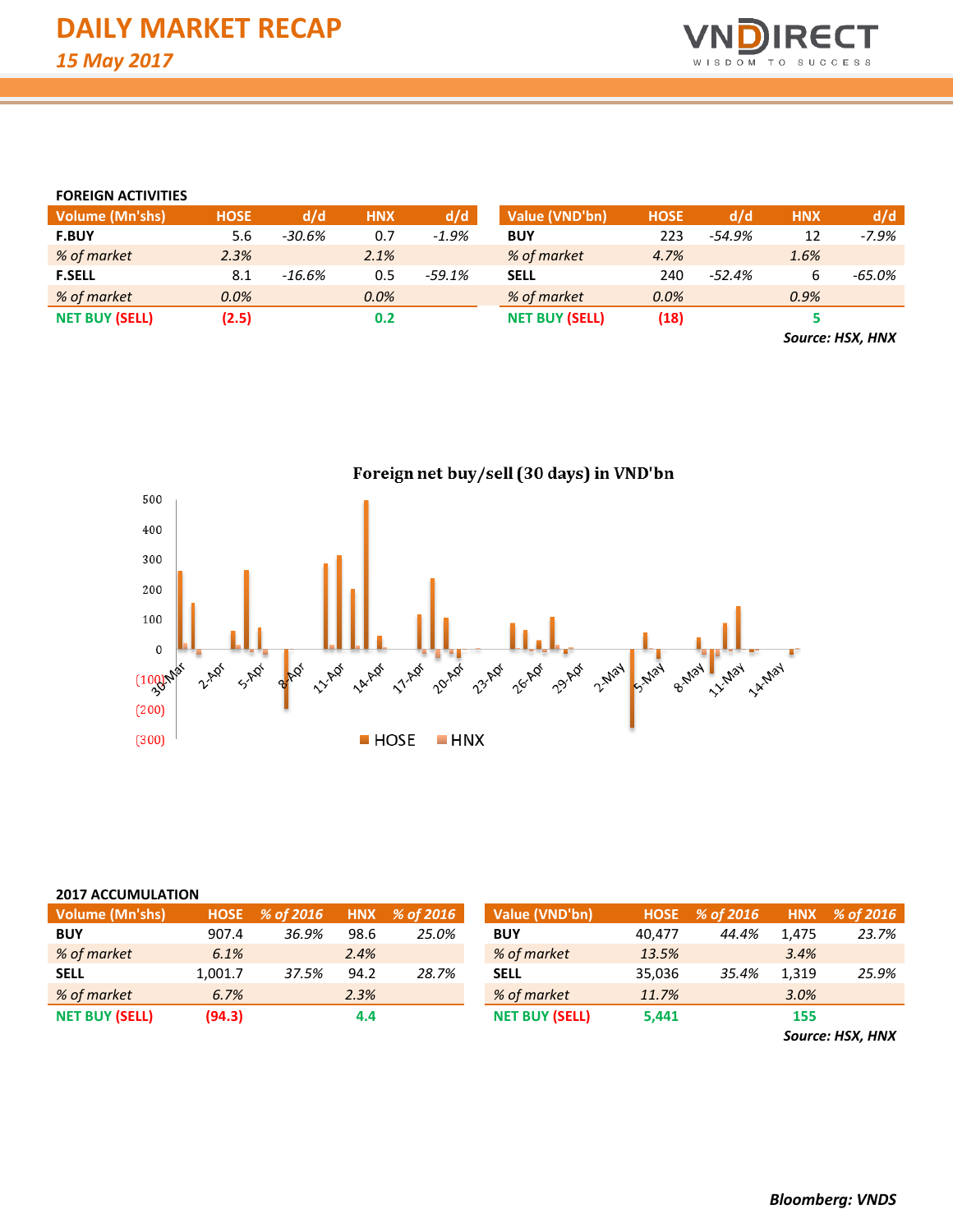

### **FOREIGN ACTIVITIES**

|               |                               | <b>HOSE</b> |         |       |                        | <b>HNX</b>    |                               |        |         |       |                        |  |  |
|---------------|-------------------------------|-------------|---------|-------|------------------------|---------------|-------------------------------|--------|---------|-------|------------------------|--|--|
|               | Top buy by foreigners (value) |             |         |       | VND'bn                 |               | Top buy by foreigners (value) |        |         |       |                        |  |  |
| <b>Ticker</b> | Last<br><b>Price</b>          | Chg         | %chg    | Value | <b>Index</b><br>impact | <b>Ticker</b> | Last<br><b>Price</b>          | Chg    | %chg    | Value | <b>Index</b><br>impact |  |  |
| <b>VNM</b>    | 143.900                       | $-900$      | $-0.62$ | 37.1  | $-0.539$               | <b>MAS</b>    | 99,800                        | $-100$ | $-0.10$ | 2.0   | 0.000                  |  |  |
| <b>PLX</b>    | 48,700                        | 100         | 0.21    | 21.3  | 0.053                  | <b>DHT</b>    | 105.000                       | 5,000  | 5.00    | 1.9   | 0.000                  |  |  |
| CII           | 38,900                        | 100         | 0.26    | 14.9  | 0.011                  | <b>PVS</b>    | 17,000                        | 200    | 1.19    | 1.7   | 0.000                  |  |  |
| <b>HPG</b>    | 29,500                        | $-200$      | $-0.67$ | 14.5  | $-0.104$               | CEO           | 12,900                        | 400    | 3.20    | 1.3   | 0.000                  |  |  |
| <b>DXG</b>    | 21.900                        | 1.104       | 5.31    | 14.1  | 0.069                  | <b>INN</b>    | 61.500                        | $-500$ | $-0.81$ | 1.0   | 0.000                  |  |  |

|               | Top sell by foreigners (value) |          |         |       | VND'bn                 | Top sell by foreigners (value) |                      |          |         |              |                 |
|---------------|--------------------------------|----------|---------|-------|------------------------|--------------------------------|----------------------|----------|---------|--------------|-----------------|
| <b>Ticker</b> | Last<br><b>Price</b>           | Chg      | %chg    | Value | <b>Index</b><br>impact | <b>Ticker</b>                  | Last<br><b>Price</b> | Chg      | %chg    | <b>Value</b> | Index<br>impact |
| <b>VNM</b>    | 143.900                        | $-900$   | $-0.62$ | 44.3  | $-0.539$               | HUT                            | 14,800               | 700      | 4.96    | 1.8          | 0.000           |
| SSI           | 24,000                         | 500      | 2.13    | 18.0  | 0.101                  | <b>SHB</b>                     | 6,700                | 0        | 0.00    | 1.0          | 0.000           |
| <b>DXG</b>    | 21.900                         | 1.104    | 5.31    | 17.4  | 0.069                  | <b>PVS</b>                     | 17,000               | 200      | 1.19    | 0.9          | 0.000           |
| <b>NVL</b>    | 67,800                         | $-1.200$ | $-1.74$ | 16.9  | $-0.292$               | TNG                            | 15,500               | 1.000    | 6.90    | 0.8          | 0.000           |
| <b>NLG</b>    | 30.000                         | 600      | 2.04    | 13.0  | 0.035                  | API                            | 23.200               | $-1.800$ | $-7.20$ | 0.6          | 0.000           |

|               | Top net buy by foreigners (value) |       |      |       | <b>VND'bn</b>   | Top net buy by foreigners (value) |                      |        |         |              |                 |
|---------------|-----------------------------------|-------|------|-------|-----------------|-----------------------------------|----------------------|--------|---------|--------------|-----------------|
| <b>Ticker</b> | Last<br><b>Price</b>              | Chg   | %chg | Value | Index<br>impact | Ticker                            | Last<br><b>Price</b> | Chg    | %chg    | <b>Value</b> | Index<br>impact |
| <b>PLX</b>    | 48.700                            | 100   | 0.21 | 21.2  | 0.053           | <b>MAS</b>                        | 99,800               | $-100$ | $-0.10$ | 2.0          | 0.000           |
| <b>CII</b>    | 38.900                            | 100   | 0.26 | 12.7  | 0.011           | <b>DHT</b>                        | 105,000              | 5.000  | 5.00    | 1.8          | 0.000           |
| <b>CTD</b>    | 203,000                           | 2.000 | 1.00 | 11.3  | 0.064           | <b>CEO</b>                        | 12,900               | 400    | 3.20    | 1.3          | 0.000           |
| <b>HBC</b>    | 55,000                            | 0     | 0.00 | 9.8   | 0.000           | <b>INN</b>                        | 61.500               | $-500$ | $-0.81$ | 1.0          | 0.000           |
| <b>BFC</b>    | 40.100                            | 600   | 1.52 | 8.1   | 0.014           | <b>PVS</b>                        | 17,000               | 200    | 1.19    | 0.8          | 0.000           |

|               | Top net sell by foreigners (value) |          |         |         | <b>VND'bn</b>   | Top net sell by foreigners (value) | <b>VND'bn</b>               |          |         |              |        |
|---------------|------------------------------------|----------|---------|---------|-----------------|------------------------------------|-----------------------------|----------|---------|--------------|--------|
| <b>Ticker</b> | Last<br><b>Price</b>               | Chg      | %chg    | Value   | Index<br>impact | Ticker                             | Chg<br>Last<br><b>Price</b> |          | %chg    | <b>Value</b> | Index  |
|               |                                    |          |         |         |                 |                                    |                             |          |         |              | impact |
| <b>NVL</b>    | 67,800                             | $-1.200$ | $-1.74$ | $-16.2$ | $-0.292$        | HUT                                | 14,800                      | 700      | 4.96    | $-1.8$       | 0.000  |
| <b>NLG</b>    | 30,000                             | 600      | 2.04    | $-13.0$ | 0.035           | <b>SHB</b>                         | 6,700                       | 0        | 0.00    | $-1.0$       | 0.000  |
| <b>DRC</b>    | 31.000                             | 2.000    | 6.90    | $-9.2$  | 0.098           | API                                | 23.200                      | $-1.800$ | $-7.20$ | $-0.6$       | 0.000  |
| SSI           | 24.000                             | 500      | 2.13    | $-8.5$  | 0.101           | TNG                                | 15.500                      | 1.000    | 6.90    | $-0.5$       | 0.000  |
| <b>VNM</b>    | 143.900                            | $-900$   | $-0.62$ | $-7.2$  | $-0.539$        | VNR                                | 25,700                      | 0        | 0.00    | $-0.1$       | 0.000  |

*Source: Bloomberg, HOSE, HNX*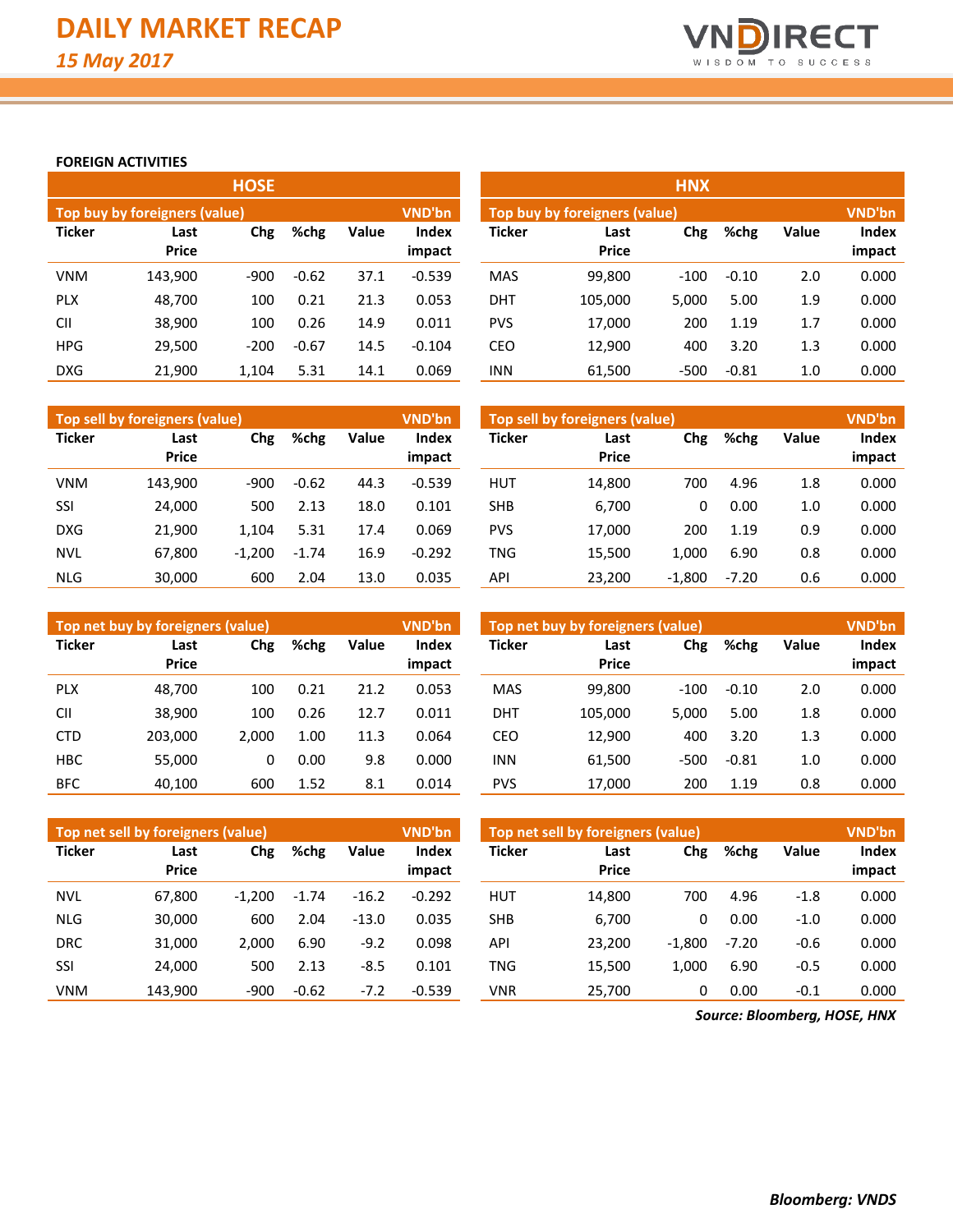

#### **TOP 70 MARKET CAPS SNAPSHOT ON HOSE**

| No.              | <b>Ticker</b>      | <b>Price</b> |        | Price change (%) |         | Mkt. Cap       | Outs. Vol. | <b>Float ratio</b> | <b>Avail, FII</b> | Ave. daily vol. |             | <b>EPS</b>     |         | P/E              | P/B              | <b>ROE</b> | <b>ROA</b>     |
|------------------|--------------------|--------------|--------|------------------|---------|----------------|------------|--------------------|-------------------|-----------------|-------------|----------------|---------|------------------|------------------|------------|----------------|
|                  |                    | <b>VND</b>   | 1M     | 3M               | 6M      | <b>US\$mln</b> | Mln'shs    | %                  | %                 | (30 days-shs)   | <b>T12M</b> | <b>Diluted</b> | 1Y Gr.  | $\boldsymbol{X}$ | $\boldsymbol{x}$ | %          | $\frac{9}{6}$  |
| 1                | <b>VNM VM</b>      | 143,900      | 1.6    | 8.2              | 4.8     | 9,208          | 1,451      | 57.8               | 45.1              | 801,882         | 6,281       | 5,831          | 19.9    | 22.9             | 8.4              | 38.3       | 33.7           |
| $\overline{2}$   | <b>VCB VM</b>      | 36,300       | $-0.1$ | $-6.9$           | 1.4     | 5,758          | 3,598      | 100.0              | 9.3               | 1,057,570       | 1,668       | 1,566          | 6.0     | 21.8             | 2.6              | 12.4       | 1.0            |
| 3                | SAB VM             | 194,000      | $-4.9$ | $-9.3$           | N/A     | 5,485          | 641        | 10.4               | 39.2              | 24,640          | 7,265       | 6,442          | 37.3    | 26.7             | 10.9             | 39.8       | 21.7           |
| $\overline{4}$   | <b>VIC VM</b>      | 40,900       | $-2.0$ | $-8.1$           | $-4.3$  | 4,756          | 2,638      | 52.3               | 19.1              | 660,131         | 1,255       | 1,178          | 111.2   | 32.6             | 3.8              | 10.5       | 1.6            |
| 5                | <b>GAS VM</b>      | 54,100       | 0.4    | $-8.5$           | $-19.5$ | 4,564          | 1,913      | 4.2                | 46.1              | 500,236         | 4,119       | 3,548          | $-18.8$ | 13.1             | 2.5              | 19.1       | 13.1           |
| 6                | <b>ROS VM</b>      | 160,100      | $-7.5$ | 14.8             | 33      | 3,035          | 430        | 27.2               | 48.0              | 5,561,059       | 1,136       | 1,136          | N/A     | 140.9            | 14.1             | 11.7       | 7.4            |
| 7                | CTG VM             | 18,100       | 3.4    | $-6.2$           | 9.7     | 2,971          | 3,723      | 15.8               | 0.0               | 867,468         | 1,869       | 1,457          | 20.6    | 9.7              | 1.1              | 11.8       | 0.8            |
| $\boldsymbol{8}$ | <b>PLX VM</b>      | 48,700       | N/A    | N/A              | N/A     | 2,778          | 1,294      | 100.0              | 11.3              | N/A             | 4,254       | 4,254          | 43.0    | 11.4             | 2.8              | 27.7       | 8.9            |
| 9                | <b>BID VM</b>      | 16,900       | $-0.9$ | $-2.6$           | 10.1    | 2,547          | 3,419      | 4.7                | 28.8              | 3,194,858       | 1,850       | 1,802          | 25.6    | 9.1              | 1.3              | 15.3       | 0.7            |
| 10               | <b>MSN VM</b>      | 42,600       | $-6.4$ | 1.5              | 1.4     | 2,138          | 1,138      | 32.2               | 18.9              | 393,302         | 2,467       | 1,641          | 86.5    | 17.3             | 3.1              | 18.1       | 4.1            |
| 11               | VJC VM             | 128,500      | $-3.5$ | N/A              | N/A     | 1,826          | 322        | 61.0               | 5.6               | 322,180         | 8,726       | 8,726          | $-24.9$ | 14.7             | 8.5              | 68.7       | 14.3           |
| 12               | <b>NVL VM</b>      | 67,800       | $-3.1$ | 13.9             | N/A     | 1,762          | 589        | 33.8               | 38.8              | 469,934         | 3,396       | 3,059          | N/A     | 20.0             | 4.4              | 23.1       | 5.3            |
| 13               | <b>BVH VM</b>      | 57,400       | $-1.5$ | $-9.9$           | $-8.3$  | 1,722          | 680        | 29.1               | 24.2              | 257,921         | 1,641       | 1,651          | 10.9    | 35.0             | 3.0              | 8.8        | 1.7            |
| 14               | <b>HPG VM</b>      | 29,500       | $-4.5$ | $-2.0$           | 5.4     | 1,644          | 1,264      | 50.7               | 12.3              | 4,265,850       | 5,496       | 4,775          | 82.3    | 5.4              | 1.9              | 35.3       | 22.5           |
| 15               | MBB VM             | 16,500       | 8.6    | 13.8             | 20.4    | 1,246          | 1,713      | 49.8               | 0.0               | 1,164,500       | 1,813       | 1,715          | $-6.3$  | 9.1              | 1.1              | 12.1       | 1.2            |
| 16               | <b>MWG VM</b>      | 183,400      | 9.7    | 6.0              | 18.2    | 1,244          | 154        | 70.4               | 0.0               | 126,997         | 11,418      | 9,948          | 40.3    | 16.1             | 7.4              | 49.9       | 14.3           |
| 17               | STB VM             | 12,650       | 9.1    | 27.1             | 56.2    | 1,006          | 1,804      | 92.7               | 15.8              | 7,072,850       | 350         | 207            | $-77.1$ | 36.2             | 1.0              | $-0.3$     | 0.0            |
| 18               | <b>FPT VM</b>      | 47,800       | 3.8    | 3.9              | 10.6    | 973            | 462        | 73.4               | 0.0               | 800,347         | 4,069       | 3,925          | 2.9     | 11.7             | 2.3              | 19.9       | 7.1            |
| 19               | <b>BHN VM</b>      | 82,600       | $-6.3$ | $-26.9$          | N/A     | 844            | 232        | 100.0              | 31.6              | 9,868           | 3,236       | 3,236          | $-9.6$  | 25.5             | 3.4              | 13.8       | 8.0            |
| 20               | <b>CTD VM</b>      | 203,000      | 2.0    | 1.5              | 13.9    | 689            | 77         | 89.1               | 5.0               | 123,423         | 20,854      | 20,894         | 88.6    | 9.7              | 2.5              | 28.5       | 14.5           |
| 21               | EIB VM             | 11,150       | $-2.6$ | 5.7              | 12.6    | 604            | 1,229      | 75.6               | 0.7               | 217,790         | 343         | 251            | 661     | 33               | $\mathbf{1}$     | 2.3        | 0              |
| 22               | <b>DHG VM</b>      | 144,900      | 7.1    | 29.4             | 49.4    | 557            | 87         | 32                 | 0.0               | 86,629          | 7,212       | 6,993          | 22      | 20               | 4.4              | 23         | 19             |
| 23               | SSI VM             | 24,000       | 8.1    | 13.2             | 17.9    | 518            | 490        | 57.0               | 44.0              | 2,910,660       | 2,133       | 1,698          | 2       | 11               | 1.7              | 13         | 7              |
| 24               | <b>HSG VM</b>      | 49,450       | 0.4    | $-3.0$           | 11.9    | 436            | 200        | 54.8               | 19.3              | 1,461,498       | 9,222       | 7,350          | 120.2   | 5.4              | 2.1              | 43.4       | 15.4           |
| 25               | <b>REE VM</b>      | 31,500       | 19.8   | 14.1             | 43.8    | 431            | 310        | 48.3               | 0.0               | 1,397,754       | 4,274       | 3,526          | 27.9    | 7.4              | 1.4              | 16.2       | 10.4           |
| 26               | <b>CII VM</b>      | 38,900       | 6.9    | 24.3             | 31.9    | 414            | 241        | 54.7               | 9.9               | 1,525,615       | 7,950       | 3,191          | 10      | 5                | 2.7              | 24         | $\overline{7}$ |
| 27               | DPM VM             | 23,800       | 5.1    | $-6.1$           | $-15.2$ | 411            | 391        | 35.2               | 29.5              | 869,239         | 2,038       | 61             | $-98.1$ | 11.7             | 1.1              | 13.1       | 12.5           |
| 28               | <b>PNJ VM</b>      | 93,400       | 22.3   | 24.7             | 36.2    | 405            | 98         | 70.3               | 0.0               | 178,340         | 5,654       | 4,383          | 671.7   | 16.5             | 6.1              | 30.6       | 13.7           |
| 29               | NT <sub>2</sub> VM | 31,000       | 0.6    | $-0.6$           | $-11.3$ | 393            | 288        | 27.9               | 26.8              | 283,077         | 3,508       | 3,701          | $-5.0$  | 8.8              | 1.8              | 22.0       | 8.8            |
| 30               | <b>HNG VM</b>      | 11,350       | 8.1    | 23.9             | 79.6    | 384            | 767        | 32.2               | 48.4              | 2,628,712       | $-1,252$    | $-1,273$       | N/A     | N/A              | 0.8              | $-9.5$     | $-3.0$         |
| 31               | <b>KDC VM</b>      | 41,100       | 2.5    | 6.8              | 15.9    | 373            | 206        | 49.8               | 39.8              | 385,612         | 5,626       | 5,624          | $-75.1$ | 7.3              | 1.4              | 19.3       | 15.1           |
| 32               | <b>BMP VM</b>      | 185,500      | $-6.7$ | $-4.7$           | $-5.4$  | 372            | 45         | 61.8               | 0.9               | 80,758          | 11,637      | 13,796         | 20.9    | 15.9             | 3.7              | 29.1       | 23.5           |
| 33               | HT1 VM             | 20,900       | $-9.1$ | 1.2              | $-7.5$  | 352            | 382        | 20.0               | 39.9              | 324,123         | 2,062       | 2,121          | $-0.2$  | 10.1             | 1.5              | 16.7       | 6.8            |
| 34               | <b>KBC VM</b>      | 16,400       | 10.1   | 13.9             | 4.8     | 340            | 470        | 72.6               | 15.4              | 2,905,692       | 1,361       | 1,186          | $-11.6$ | 12.0             | 1.0              | 7.5        | 3.9            |
| 35               | DCM VM             | 14,200       | 34.6   | 35.9             | 30.9    | 331            | 529        | 24.3               | 47.1              | 2,792,511       | 1,416       | 1,171          | N/A     | 10.0             | 1.3              | 10.7       | 4.8            |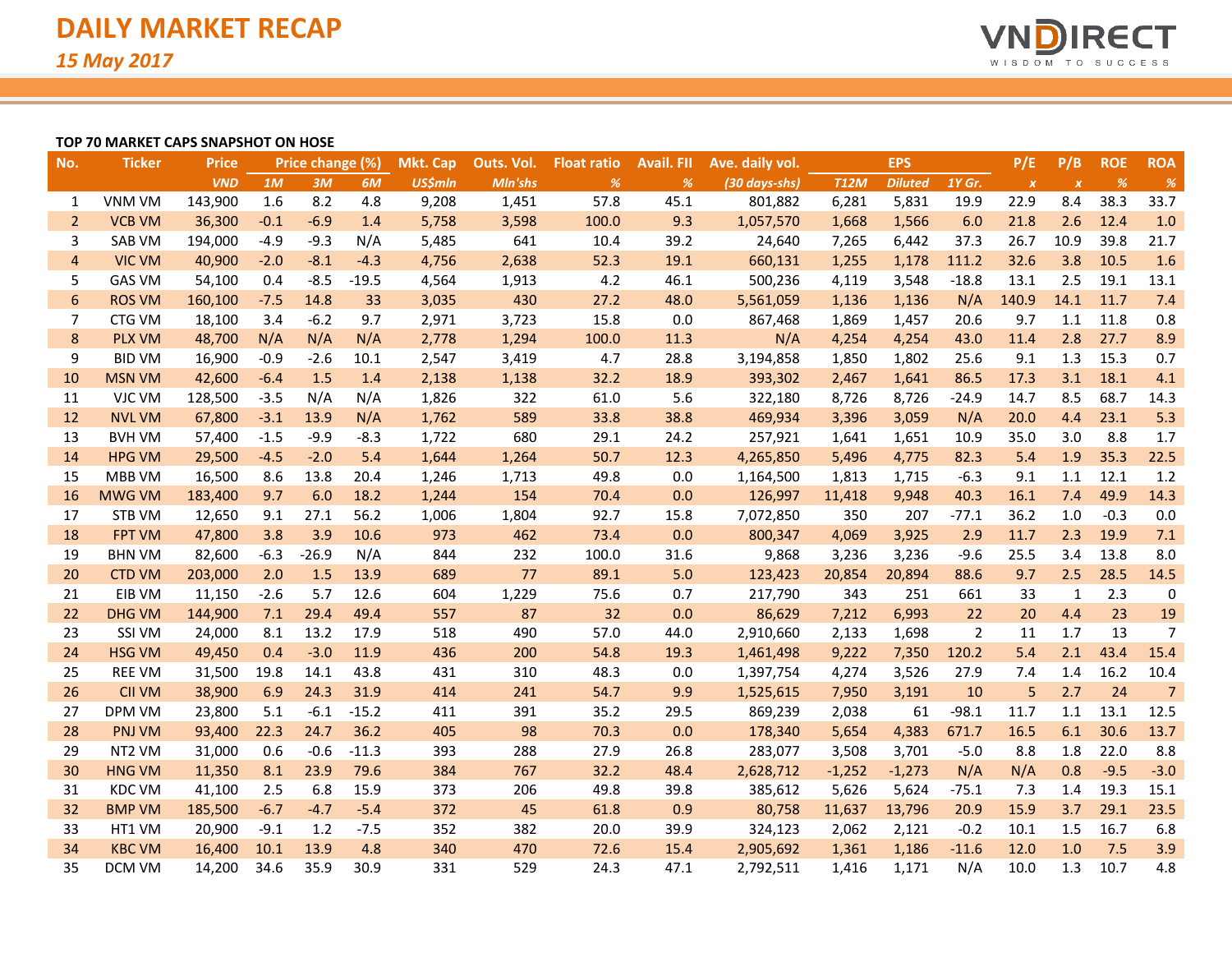

|     |               |              |         |                  |         |                 |            |                    |                   |                 |             |                |         |                  | (Continued)      |                |                |
|-----|---------------|--------------|---------|------------------|---------|-----------------|------------|--------------------|-------------------|-----------------|-------------|----------------|---------|------------------|------------------|----------------|----------------|
| No. | <b>Ticker</b> | <b>Price</b> |         | Price change (%) |         | <b>Mkt. Cap</b> | Outs. Vol. | <b>Float ratio</b> | <b>Avail. FII</b> | Ave. daily vol. |             | <b>EPS</b>     |         | P/E              | P/B              | <b>ROE</b>     | <b>ROA</b>     |
|     |               | <b>VND</b>   | 1M      | 3M               | 6M      | <b>US\$mln</b>  | Mln'shs    | $\%$               | %                 | (30 days-shs)   | <b>T12M</b> | <b>Diluted</b> | 1Y Gr.  | $\boldsymbol{X}$ | $\boldsymbol{X}$ | $\frac{9}{6}$  | %              |
| 36  | <b>TCH VM</b> | 20,700       | 11.3    | 21.8             | 2.1     | 331             | 363        | 52.5               | 49.0              | 1,774,240       | 1,407       | 1,407          | N/A     | 14.7             | 1.7              | N/A            | N/A            |
| 37  | <b>GMD VM</b> | 39,950       | 26.4    | 29.1             | 50.8    | 316             | 179        | 95.6               | 0.0               | 710,394         | 2,196       | 2,009          | $-4.2$  | 18.2             | 1.4              | 7.3            | 4.1            |
| 38  | <b>HAG VM</b> | 8,810        | 7.4     | 29.6             | 64.4    | 307             | 790        | 54.2               | 35.5              | 6,063,754       | $-1,279$    | $-1,291$       | N/A     | N/A              | 0.5              | $-7.2$         | $-2.0$         |
| 39  | <b>KDH VM</b> | 27,800       | 12.1    | 36.9             | 35.6    | 287             | 234        | 49.8               | 2.5               | 148,845         | 1,658       | 1,587          | 55.3    | 16.8             | 1.9              | 11.0           | 4.5            |
| 40  | <b>SBT VM</b> | 25,300       | 3.3     | 4.5              | 5.9     | 282             | 253        | 53.0               | 42.2              | 1,653,987       | 1,111       | 1,148          | 29.3    | 22.8             | 2.2              | 9.0            | 4.4            |
| 41  | PPC VM        | 19,900       | 17.1    | 17.1             | 32.7    | 279             | 318        | 15.0               | 33.0              | 74,199          | 2,665       | 1,724          | $-2.2$  | 7.5              | 1.1              | 15.3           | 8.5            |
| 42  | <b>DXG VM</b> | 21,900       | 12.5    | 65.5             | 83.3    | 276             | 286        | 81.0               | 20.6              | 4,875,424       | 2,603       | 2,555          | 29.6    | 8.4              | 1.9              | 22.3           | 11.8           |
| 43  | PVD VM        | 16,000       | $-18.6$ | $-28.7$          | $-25.9$ | 270             | 383        | 48.1               | 23.9              | 2,422,562       | $-403$      | 201            | $-94.7$ | N/A              | 0.5              | 1.3            | 0.7            |
| 44  | <b>BHS VM</b> | 19,800       | 61.0    | 92.6             | 74.1    | 260             | 298        | 77.9               | 18.0              | 2,408,462       | 1,312       | 1,546          | 30.6    | 15.1             | 1.5              | 11.6           | 5.4            |
| 45  | PDR VM        | 27,500       | 11.1    | 97.8             | 89.0    | 245             | 202        | 38.3               | 48.2              | 618,365         | 1,233       | 1,136          | 28.1    | 22.3             | 2.3              | 9.8            | 2.9            |
| 46  | <b>HBC VM</b> | 55,000       | 3.2     | 41.2             | 88.0    | 231             | 95         | 71.9               | 27.8              | 1,540,174       | 7,242       | 6,056          | 624.5   | 7.6              | 3.8              | 28.0           | 3.9            |
| 47  | FLC VM        | 7,780        | 2.6     | 28.8             | 9.6     | 219             | 638        | 86.2               | 38.0              | 17,029,710      | 1,818       | 1,795          | $-8.0$  | 4.3              | 0.6              | 14.0           | 7.4            |
| 48  | <b>VHC VM</b> | 53,500       | 0.8     | 2.9              | 3.9     | 218             | 92         | 25.5               | 62.6              | 108,443         | 6,096       | 5,922          | 80.9    | 8.8              | 2.1              | 25.4           | 12.9           |
| 49  | <b>VCF VM</b> | 180,000      | 11.1    | 0.8              | 5.9     | 211             | 27         | 30.7               | 19.3              | 284             | 14,294      | 14,450         | 30.0    | 12.6             | 2.2              | 19.4           | 13.4           |
| 50  | <b>HCM VM</b> | 36,600       | 16.9    | 20.0             | 36.1    | 209             | 130        | 39.5               | 0.0               | 564,708         | 2,624       | 2,395          | 49.9    | 13.9             | 1.9              | 13.0           | 9.1            |
| 51  | <b>BIC VM</b> | 38,700       | $-0.8$  | $-6.3$           | 5.2     | 200             | 117        | 99.7               | 1.4               | 4,430           | 1,129       | 1,083          | $-27.2$ | 34               | 2.2              | 6              | 3              |
| 52  | <b>TRA VM</b> | 105,000      | 9.5     | 5.9              | 9.6     | 192             | 41         | 58.1               | 1.3               | 12,789          | 4,867.5     | 5,081          | 29.0    | 21.6             | 4.7              | 23.3           | 15.8           |
| 53  | <b>NLG VM</b> | 30,000       | 0.7     | 31.0             | 37.0    | 188             | 142        | 56.0               | 7.1               | 838,042         | 2,322       | 2,149          | 70.0    | 12.9             | 1.6              | 14.3           | 6.1            |
| 54  | <b>PAN VM</b> | 41,000       | $-1.2$  | $-3.1$           | $-7.2$  | 185             | 102        | 59.8               | 54.1              | 4,275           | 1,769       | 2,538          | 0.0     | 23               | 1.8              | 12             | $\overline{7}$ |
| 55  | QCG VM        | 15,150       | 128.5   | 232.2            | 292.5   | 184             | 275        | 36.2               | 48.7              | 398,683         | 253         | 253            | 191.0   | 60               | 1.1              | $\overline{2}$ | $\mathbf{1}$   |
| 56  | <b>LGC VM</b> | 21,500       | $-13.1$ | $-14.2$          | 7.5     | 183             | 193        | N/A                | 4.0               | 2,044           | 1,608       | 1,698          | $-49.5$ | 13.4             | 1.7              | 13.3           | 4.2            |
| 57  | <b>GTN VM</b> | 16,450       | 7.5     | $-5.2$           | $-8.6$  | 181             | 250        | 19.4               | 49.3              | 447,399         | 142         | 104            | $-86.3$ | 116.2            | 1.5              | 0.9            | 0.6            |
| 58  | <b>PGD VM</b> | 45,000       | 10.6    | 14.6             | 11.7    | 179             | 90         | 49.5               | 45.7              | 71,223          | 1,769       | 2,313          | $-37.5$ | 25               | 2.9              | 17             | 8              |
| 59  | <b>TLG VM</b> | 105,000      | $-0.8$  | 2.9              | 1.9     | 177             | 38         | 25.6               | 21.0              | 3,819           | 5,658       | 5,514          | 24.9    | 19               | 4.4              | 24             | 18             |
| 60  | <b>PVT VM</b> | 13,200       | 0.8     | $-1.9$           | 6.5     | 164             | 281        | 48.9               | 23.6              | 676,544         | 1,438       | 1,321          | 12.9    | 9                | 1.0              | 11             | $\overline{4}$ |
| 61  | DRC VM        | 31,000       | 1.3     | $-1.7$           | $-12.6$ | 162             | 119        | 39.4               | 19.4              | 366,489         | 3,177.6     | 3,327          | -8      | 9.8              | 2.3              | 24.3           | 13.3           |
| 62  | <b>VSH VM</b> | 17,000       | 4.3     | 9.0              | 10.4    | 155             | 206        | 69.3               | 34.0              | 94,581          | 1,548.7     | 1,219          | 2.4     | 11.0             | 1.2              | 9.2            | 4.6            |
| 63  | ASM VM        | 15,100       | $-1.0$  | $-0.3$           | $-3.8$  | 146             | 220        | 59.3               | 45.9              | 1,423,803       | 741         | 787            | 27.8    | 20.4             | 1.3              | 6.9            | 3.9            |
| 64  | <b>DMC VM</b> | 94,800       | 4.3     | 20.3             | 22.8    | 145             | 35         | 46.3               | 38.7              | 21,872          | 5,224       | 4,856          | 44      | 18.1             | 3.7              | 20.1           | 16.3           |
| 65  | <b>ITA VM</b> | 3,460        | 5.5     | $-13.1$          | $-33.5$ | 143             | 938        | 69.3               | 37.7              | 9,325,256       | 49          | 43             | $-74.1$ | 70.7             | 0.3              | 0.4            | 0.3            |
| 66  | <b>CAV VM</b> | 55,500       | $-9.0$  | $-4.3$           | $-2.9$  | 141             | 58         | 51.4               | 45.6              | 53,587          | 4,626       | 4,380          | 43.2    | 12.0             | 4.3              | 30.0           | 11.3           |
| 67  | POM VM        | 17,000       | 0.9     | 18.5             | 75.3    | 140             | 186        | 23.9               | 42.8              | 46,600          | 2,549       | 1,616          | 991.9   | 6.7              | 1.2              | 12.0           | 4.2            |
| 68  | PC1 VM        | 41,150       | 12.7    | 15.6             | N/A     | 137             | 75         | 67.0               | 23.9              | 105,104         | 4,064       | 4,064          | $-55.7$ | 10.1             | 1.6              | 18.8           | 7.9            |
| 69  | SJS VM        | 31,150       | 7.0     | 34.3             | 32.6    | 136             | 99         | 41.1               | 37.3              | 329,514         | 1,657       | 1,785          | $-21.5$ | 18.8             | 1.5              | 14.1           | 4.8            |
| 70  | <b>CHP VM</b> | 23,500       | 2.6     | 3.5              | 16.6    | 131             | 126        | 20.0               | 45.6              | 66,500          | 2,983       | 1,950          | $-21.5$ | 7.9              | 1.8              | 15.6           | 8.1            |

*Source: Bloomberg*